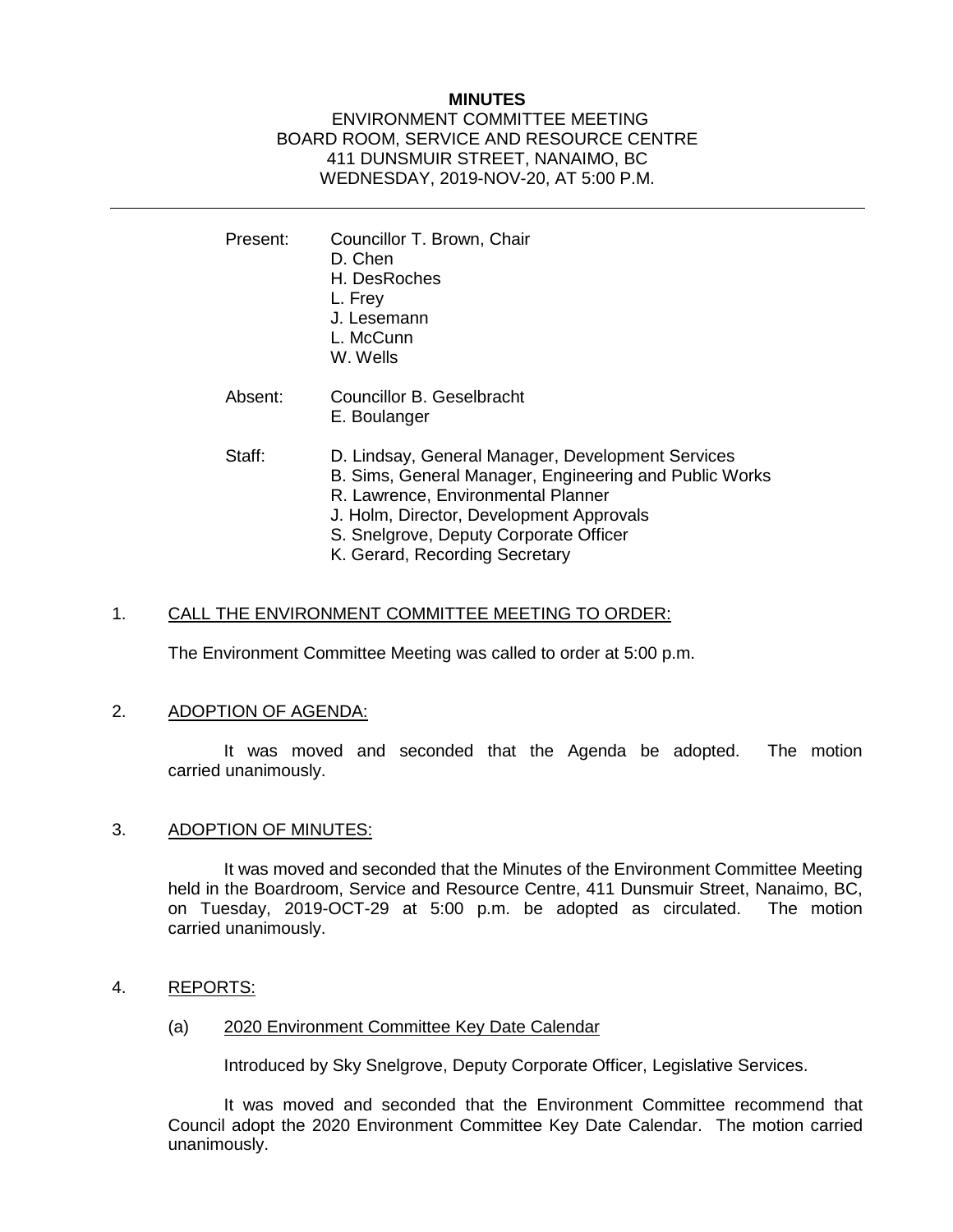# (b) Overview of Climate Action and Environmental Management in the City of Nanaimo

Introduced by Dale Lindsay, General Manager, Development Services.

## Presentation:

- 1. Rob Lawrance, Environmental Planner, provided a presentation regarding the following:
	- Implementation of climate emergency declaration plan is one piece which lead into discussion to terms of reference, where does the Committee want go and initiatives in the community that the city may be missing
	- Legislative framework:
		- o Federal: *Fisheries Act, Species at Risk Act*
			- o Provincial: *Wildlife Act, Riparian Areas Regulation Act, Water Sustainability Act* and *Contaminated Site Regulation*
		- o Regional District of Nanaimo: Regional Growth Strategy, OCP, Water Conservation Strategy, Parks Master Plan, Bylaw and Council Policy
		- o City of Nanaimo plans/strategies, bylaws and Council policies
	- Riparian areas protection required under *Riparian Area Protection Act* to protect fish and habitat
	- Environmentally sensitive areas: non-fish bearing watercourses and wetlands, terrestrial herbaceous, older forest and critical habitat protection
	- Urban Forestry benefits of a well-functioning urban forest are environmental, social and economic
	- 2010 Urban Forestry Management Strategy developed to improve forest, vegetation and ecosystem, identified need for a new tree bylaw, established goal of increasing tree canopy coverage by 4% over 10 years
	- "Management and Protection of Trees Bylaw 2013 No. 7126" allows home owner to remove up to four non "protected" trees in a year without a permit, other program and projects regarding tree planning are also underway
	- Provided an overview of policies and guidelines for stormwater management including Stormwater management projects include: Longwood Station, Hawthorne Subdivision and Greenrock Industrial **Subdivision**
	- Adoption of Manual of Engineering Standards and Specifications (MoESS) Section 7 in November, 2016 for Stormwater Management, evolved to look at more environmentally friendly materials
	- Provided an overview of Sanitation Services including current services, regulatory framework and plans going forward

Committee discussion took place regarding the role of the new Zero Waste Coordinator, soft plastics and glass being included in curbside recycling and contamination of compost materials.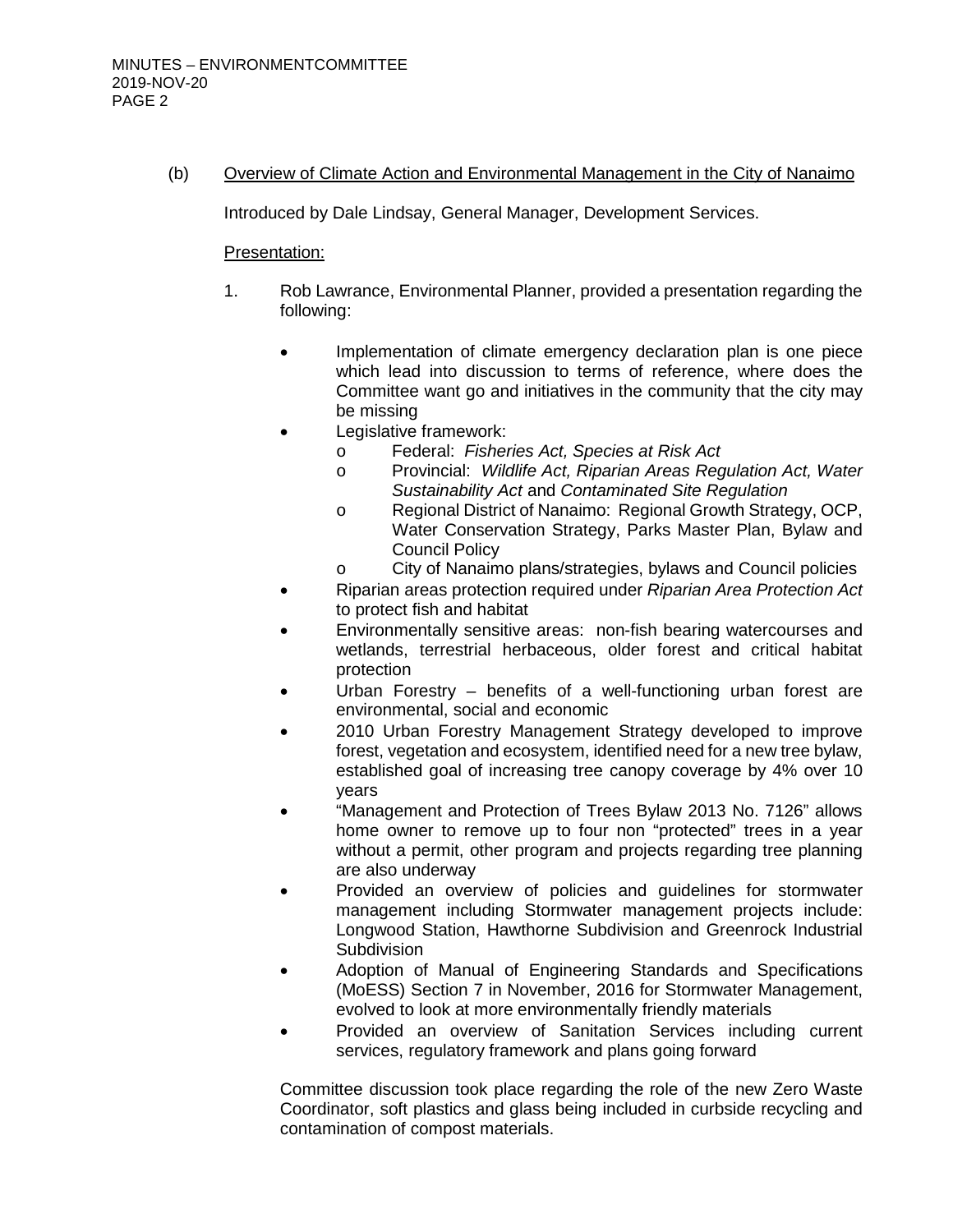Rob Lawrance, Environmental Planner, continued the presentation:

- Fleet initiatives to date include:
	- o Installing automated fuel management system
	- o Implemented a preventive maintenance system
	- o Anti-idling policy
	- o Car pool program
	- o Adopted bio-diesel 5 blend in 2009
- 17% decrease in diesel fuel used in 2007 2018 and 4% decrease in gasoline used in 2008 – 2018
- 22% fleet is using alternative fuels and 29% fleet is using Bio-Diesel
- Current Initiatives:
	- o Partnering with neighbouring municipalities<br>
	o Right-sizing vehicles at time of purchase
	- Right-sizing vehicles at time of purchase
	- o Evaluating preventative maintenance program<br>
	o Fuel consumption reports
	- Fuel consumption reports
	- o Developing Corporate Green Fleet Strategy
- Goal to prepare formal Fleet Strategy for Council and join E3 Fleet challenge program in the future
- Energy Recover Facility at Reservoir No. 1 generated an average of \$7,600/month from electricity production
- South Fork Dam requirements for water flow and methods used for managing water usage
- Average water demands in City of Nanaimo have decreased by 10% in the last five years, lower than Canadian average
- Future expansion of South Fork Dam and prediction of longer drier summers
- Provided an overview of ecosystems found in parks and examples of rare species in Nanaimo Parks – Vancouver Island Beggartricks
- Restoration projects in parks Bowen Park side channel, knotweed/hogweed control, education and awareness
- Buttertubs March Conservation Area 55HA wetland co-managed by the Nature Trust of BC, Ducks Unlimited and City of Nanaimo, restore, conserve and ensure that the public can enjoy these areas
- Other programs include Partners in Parks, Woodstream Park, Broom Busters and Adopt a Park Program
- Provided an update on climate action: relevant policies, corporate versus community greenhouse gas emissions
- Corporate Energy and Emissions reduced emissions by 42% over the past 10 years, received \$1.93M in incentives, annual energy and cost savings of \$1.1M
	- Corporate Energy and Emissions moving forward:
		- o Update Energy Conservation and Management Policy<br>
		o Update 2007 Corporate Climate Change Plan
		- o Update 2007 Corporate Climate Change Plan<br>o Explore and implement new technologies
		- Explore and implement new technologies and alternative energy options
- Actions taken regarding community energy and emissions
- Climate Resiliency Strategy includes two parts: Sea Level Rise Mapping Study and Climate Resiliency Study